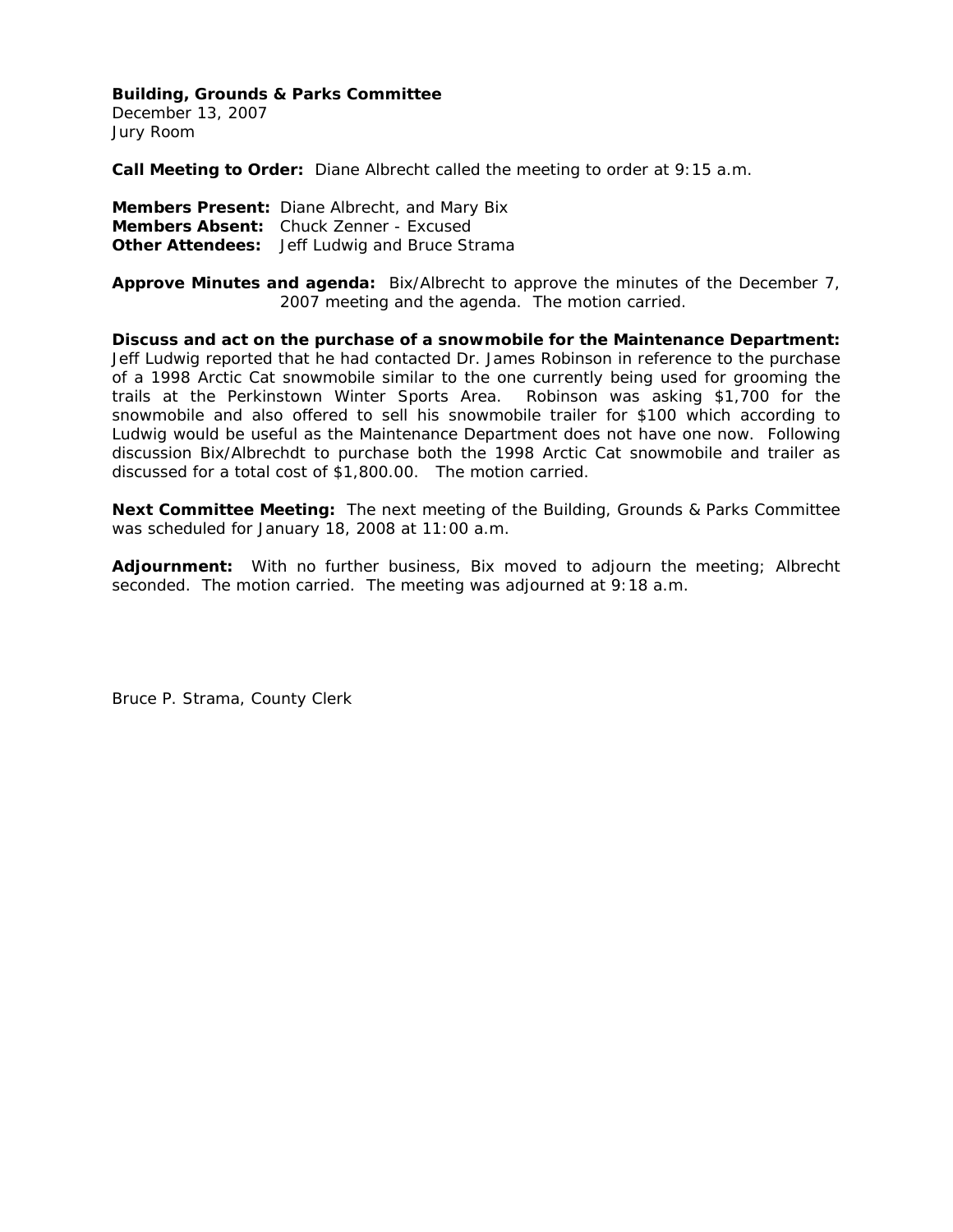December 7, 2007 County Board Room

**Call Meeting to Order:** Diane Albrecht called the meeting to order at 11:00 a.m.

| Members Present: Diane Albrecht, Mary Bix and Chuck Zenner<br>Members Absent: All members were present.<br><b>Other Attendees:</b> Jeff Ludwig, Herbert Archibald, Bruce Strama and Luke Klink (The Star<br>News) |
|-------------------------------------------------------------------------------------------------------------------------------------------------------------------------------------------------------------------|
| <b>Approve Minutes:</b> Bix/Zenner to approve the minutes of the August 31, 2007 meeting.<br>The motion carried.                                                                                                  |
| Approve Agenda: Bix/Zenner to approve the agenda. The motion carried.                                                                                                                                             |

**Review and act on a request for upkeep by maintenance staff on the Campus Trail System and possible snowmobile purchase:** Jeff Ludwig reported that he had been contacted b Friends of the Campus Trail member Michael Haase requesting that the county aid in maintaining the trail which is on county property. Hasse has been active in both development and maintenance of the trail, but will be relocating outside the county and therefore unable to continue. Haase also requested that the county claim ownership of any equipment used for maintenance of the trail for insurance purposes and has offered his snowmobile for sale if the county is interested for grooming the trail for skiing during the winter. Herbert Archibald noted that he would be willing to groom the trail if the county would supply the equipment. Ludwig felt that summer maintenance would not be a problem and there would be minimal time spent maintaining the trail in the winter with Archibald's assistance. There was discussion of options for snowmobile purchase which ranged from purchasing a new snowmobile and moving the ten year old snowmobile currently used at the Sports Area to the campus location to purchasing other used sleds including the one from Haase. The snowmobile owned by Haase and currently used to groom the Campus Trail does not have reverse and may be to small to pull the groomer used to groom the trails at Perkinstown therefore it was the opinion of the Committee that purchasing that machine would not be a good option. There was further discussion of options prior to a Bix/Zenner motion to agree to assume ownership of any equipment donated to the county by the Friends of the Campus Trail, to increase the trail maintenance on the Campus Trail by the Taylor County maintenance staff and to have Ludwig investigate further the options available for purchase of a suitable used snowmobile for the purpose of grooming the Campus Trail and back-up for the Winter Sports Area. The snowmobile purchase to be acted on by the Committee at the next meeting. The motion carried.

**Discuss and act on a proposal to lease space on the county owned tower by db Wireless, Inc:** Strama distributed a copy of the page of the lease that was relevant to time frame and charges for placing a wireless antenna mast on a county owned tower. Strama noted that he had contacted Glenn Ogle and questioned if the tower construction was suitable for placement of the antenna mast, which Ogle confirmed. Strama and Ludwig, along with Corporation Counsel had reviewed the contract and fond it to be appropriate. The monthly rent would be \$500.00 and the initial agreement would be for three years. Following further discussion it was decided that Strama should check on rental charges being offered in surrounding counties for antenna placement prior to any action on the contract. The item will be placed on a future agenda.

**Discuss and act on options for window blind replacement on newly installed courthouse windows:** Ludwig has been contacted in reference to allowing departments to install new blinds on the windows in their respective offices using their own funds rather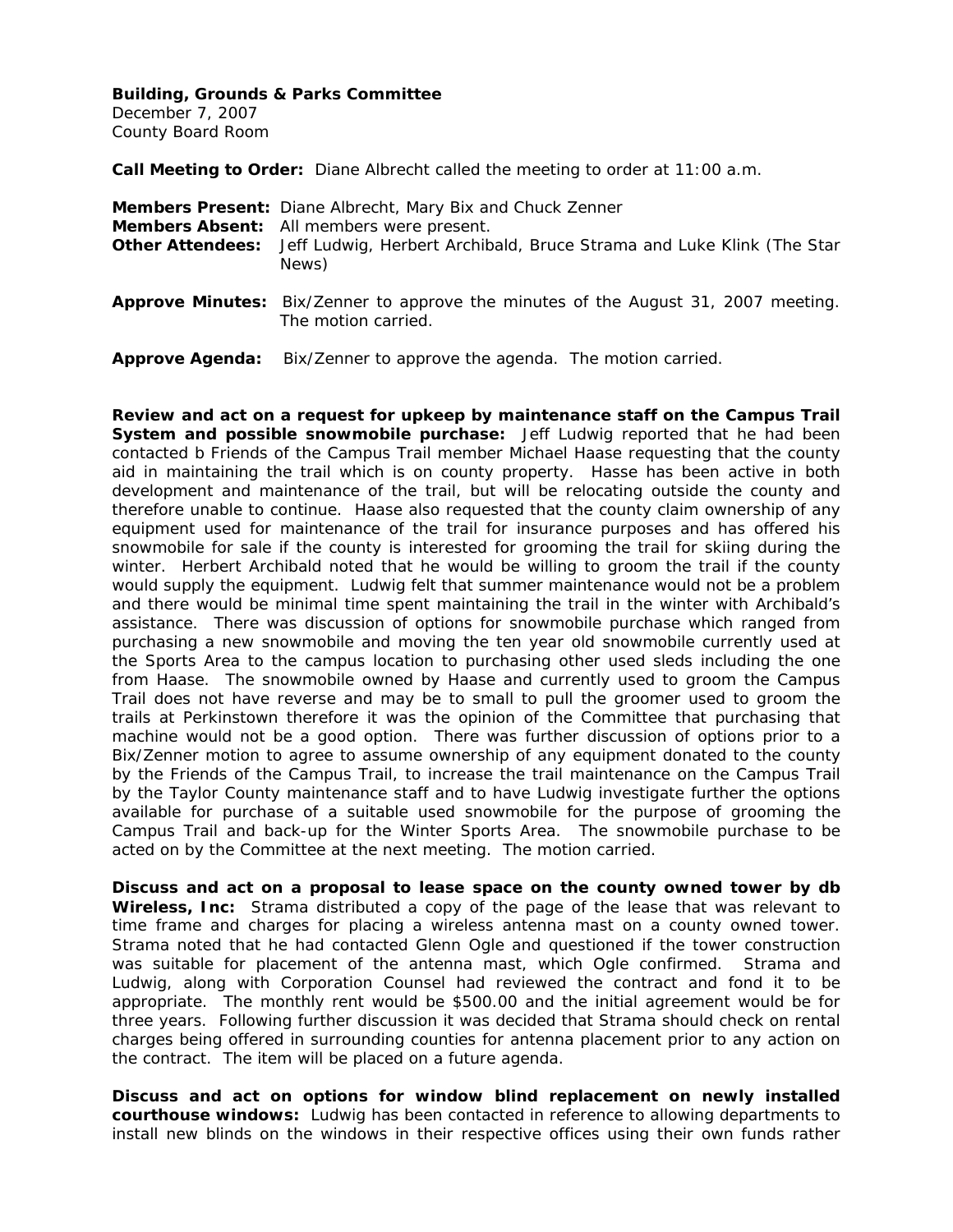than waiting for the Maintenance Department to budget for replacement. Ludwig stated that the offices on the west side of the Courthouse, affected most by the sun would be considered first, but that installation of the trim needs to be done prior to blind replacement. The Committee decided that Ludwig should only give several options for blinds in order to somewhat standardize the appearance. Bix/Zenner to allow purchase by individual departments using respective department funds but to only allow several options with approval from Ludwig required prior to purchase. The motion carried.

**Courthouse project update:** Ludwig reported that the project was complete except for interior trim and that the project had gone smoothly. He stated that the contractor had done a considerable amount of work at no cost with the majority of any additional charges coming from repairs required to the metal band near the top of the courthouse which was rusted through in many areas. He also noted that the windows that were removed were in terrible shape and that the window replacement has already shown positive signs of savings in heating and cooling due to lessening the amount of escaping air.

**Discuss and act on possible UPS inspection:** Ludwig reported that an inspection of the unit designed to assure power at all times especially in the event of loss of initial power until the generator takes over is suggested. The cost of the inspection is approximately \$3, 000 and would not include any maintenance to the system. Ludwig questioned whether he should schedule the inspection or extend use without an inspection. Ludwig had contacted the Information Technology Department and it doesn't seem it would be an issue. There was further discussion with some concern of the affect it may have on the Jail and or Dispatch, with Mary Bix to check on any issues. This item will be placed on a future agenda for action following Bix's research.

**Maintenance Report.** Ludwig distributed a copy of the report and reviewed it with committee members.

**Next Committee Meeting:** The next meeting of the Building, Grounds & Parks Committee will be at the call of the chair due to possible action required for the purchase of a snowmobile.

**Adjournment:** With no further business, Bix moved to adjourn the meeting; Zenner seconded. The motion carried. The meeting was adjourned at 12:07 p.m.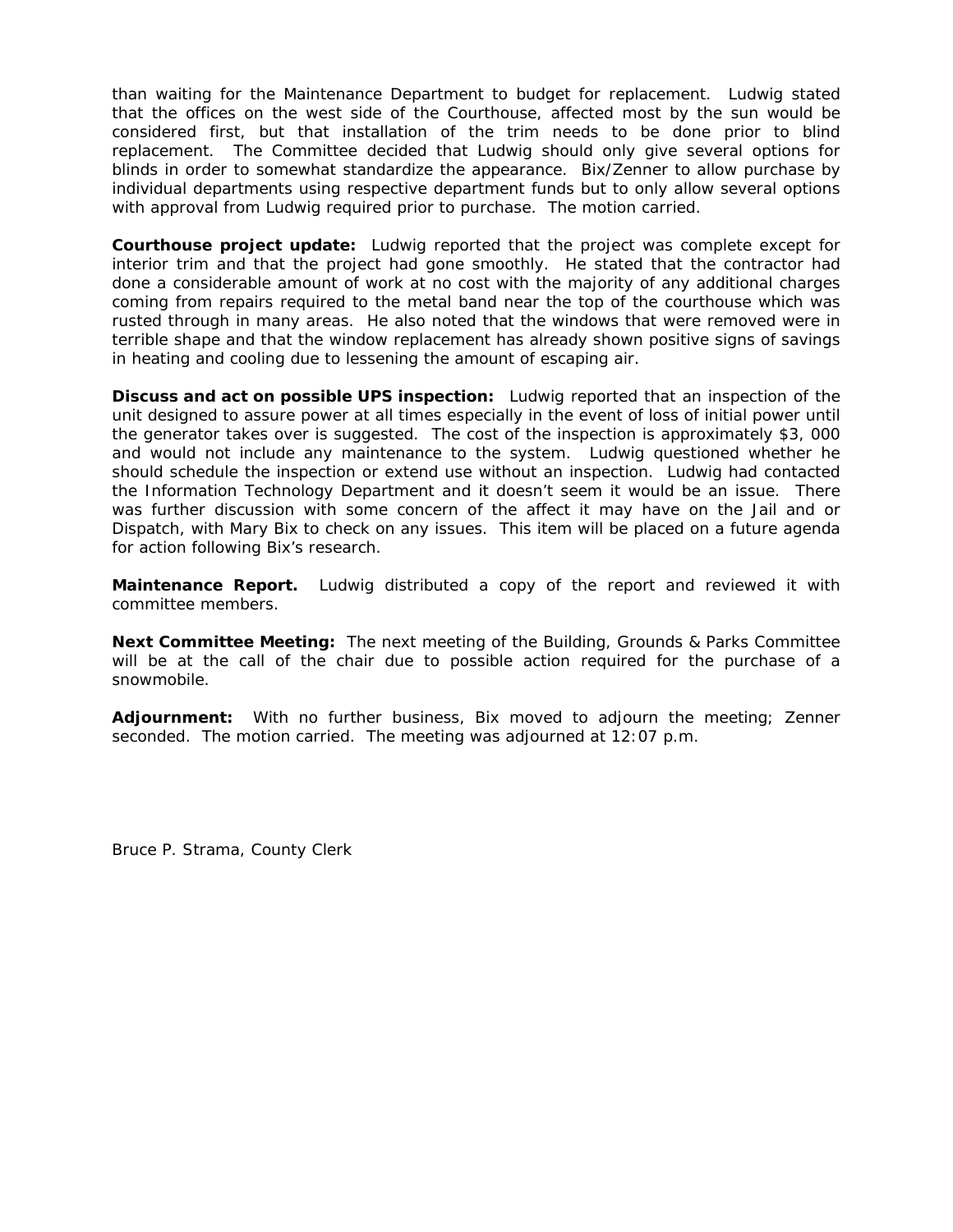August 31, 2007 County Board Room

**Call Meeting to Order:** Diane Albrecht called the meeting to order at 11:08 a.m.

| Members Present: Diane Albrecht, Mary Bix and Chuck Zenner                                                                                             |
|--------------------------------------------------------------------------------------------------------------------------------------------------------|
| Members Absent: All members were present.                                                                                                              |
| <b>Other Attendees:</b> Jeff Ludwig, Bruce Strama and Luke Klink (The Star News)                                                                       |
| <b>Approve Minutes:</b> Zenner moved to approve the minutes of the July 6, 2007 meeting<br>along with the agenda; Seconded by Bix. The motion carried. |

**Review and act on snowplow bid for 2008:** Jeff reported that David Hartl & Sons has submitted a snowplowing bid for 2008. The quote received is unchanged from the \$8,000 bid received for 2007. Bix/Zenner to approve the \$8,000 bid received from David Hartl & Sons for snowplowing in 2008. The motion carried.

**Discuss and act on 2008 Maintenance Department budget:** Ludwig distributed copies of the proposed 2008 Maintenance Department budget which had a 1.4% increase in operating expenses when compared to the 2007 budget. Following review of the budget, Bix/Zenner to approve the 2008 Maintenance Department budget as submitted. The motion carried.

**Discuss and act on amendment of the resolution approving 50% match of recreational Boating Facility Grant:** Strama distributed copies of the resolution amending the original and reviewed it with committee members. He stated that the original resolution tied the county's match to a grant which in all likelihood will not be approved, making the amendment necessary. Following the review, Zenner/Bix to approve the amended resolution approving the 50% match of transmission line impact fees to outside funding not specifically to state grant monies. The motion carried.

**Maintenance Report.** Ludwig distributed a copy of the report and reviewed it with committee members noting that he felt the \$1,800 expense for the asbestos inspection at the Federal Building was excessive. The good news was that there was no asbestos located so no abatement is required.

**Courthouse project update:** Ludwig reported that the project was on schedule excepting the window replacement which had begun today, but that there should be no problem completing it on schedule.

**Next Committee Meeting:** The next meeting of the Building, Grounds & Parks Committee will be October 12, 2007 at 11:00 a.m.

**Adjournment:** With no further business, Bix moved to adjourn the meeting; Zenner seconded. The motion carried. The meeting was adjourned at 11:47 a.m.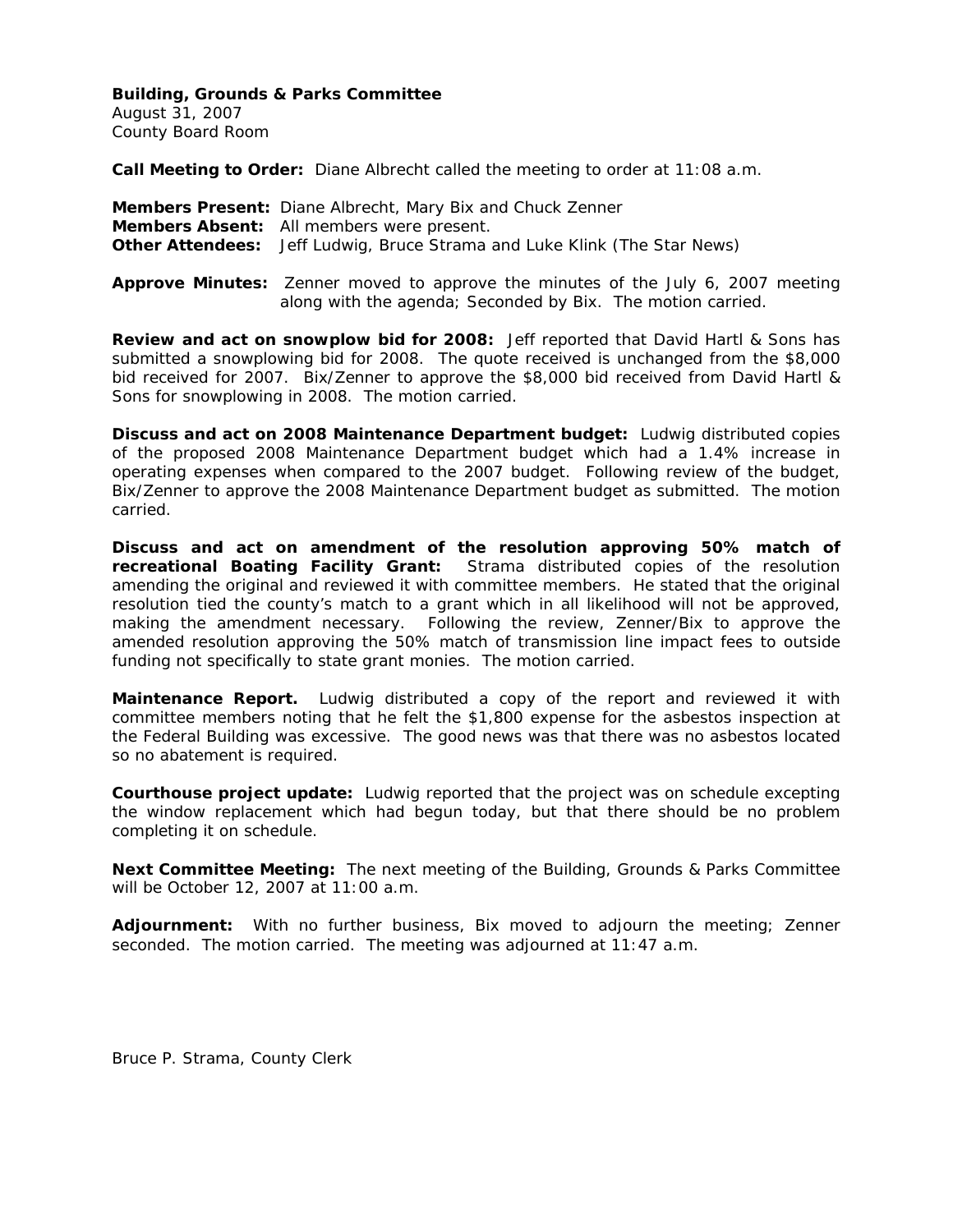July 6, 2007 County Board Room

**Call Meeting to Order:** Diane Albrecht called the meeting to order at 11:16 a.m.

| Members Present: Diane Albrecht, Mary Bix and Chuck Zenner<br>Members Absent: All members were present.<br>Other Attendees: Brad Ruesch, Dave Bizer, Joanne Schneveis, Bruce Strama and Luke<br>Klink (The Star News) |
|-----------------------------------------------------------------------------------------------------------------------------------------------------------------------------------------------------------------------|
| <b>Approve Minutes:</b> Zenner moved to approve the minutes of the June 1, 2007 meeting;<br>Seconded by Bix. The motion carried.                                                                                      |
| <b>Approve Agenda:</b> Zenner moved to approve the agenda with 6 items; Bix seconded. The<br>motion carried.                                                                                                          |

**2006-2007 Perkinstown Winter Sports Area Report:** Joanne Schneveis was present to report on finances and other Sports Area related issues. She reported that taking into consideration tubing ticket and food sales the net profit for the 2006-2007 season after labor expense and food purchases was approximately \$764.54. Ludwig conferred that his figures were similar but that the figure does not take into consideration Schneveis' wage. Taking her wage into consideration the net loss at the Area was approximately \$2,000.00. Schneveis reported that there were 1415 general admission tubers, 930 students associated with school groups and 102 tubers three years of age and under that tube at no charge. She also stated that Friday nights have generally been fairly busy. The tubing hill was not open until the third weekend in January due to lack of snow, which has been the case the past several years. Schneveis has been contacting additional school districts in an attempt to increase usage and revenue, and continues to look for other avenues for generating revenue through sales. There was further discussion concerning the possibility of reducing labor expenses in the future. Following discussion committee members agreed that the Area is an important service to the citizens of Taylor County, thanking Schneveis for presenting the Report.

**Review bids for courthouse window replacement and tuck pointing project and act as necessary:** Strama distributed copies of the summary prepared by Deputy County Clerk Jacky Peterson of the bid opening process held on July 2, 2007 at 10:00 a.m. Ludwig reported that there were three bids for tuck pointing and window replacement and one bid for the windows. He also stated that two of the three bids for tuck pointing and window replacement were received late. Those two bids, one from Huotari Construction Inc. and the other from Switlick & Sons Inc. were opened subject to approval of the bid from Finnegan Construction Inc. the only bid for tuck pointing and window replacement received on time. The bids received were \$99,985.00 by Finnegan Construction Inc, \$118,470.00 by Huotari Construction Inc. and \$392,400.00 by Switlick & Sons Inc. The only bid for the windows was from Weathershield at \$45,750.06. Bix asked if Ludwig had references for Finnegan Construction Inc. Ludwig stated that all references he has received were positive. Following further discussion Bix/Zenner to accept the \$99,985.00 bid of Finnegan Construction for tuck pointing and window replacement and the bid of \$45,750.06 from Weathershield for the windows. The motion carried. Ludwig then informed committee members that the total amount of those bids is \$127,568.00, \$11,568.00 in excess of the \$116,000.00 in power line impact fees designated for funding the project. The increase was due to the scope of the project which changed somewhat following the contractor pre-bid walk-through. In addition to the \$11,568.00 overrun in building expense, an approximate \$8,000.00 expense for the architect will also need to be addressed. There was discussion of either requesting additional impact fees in order to obtain the additional finances or requesting a transfer from the contingency fund with the consensus that a request should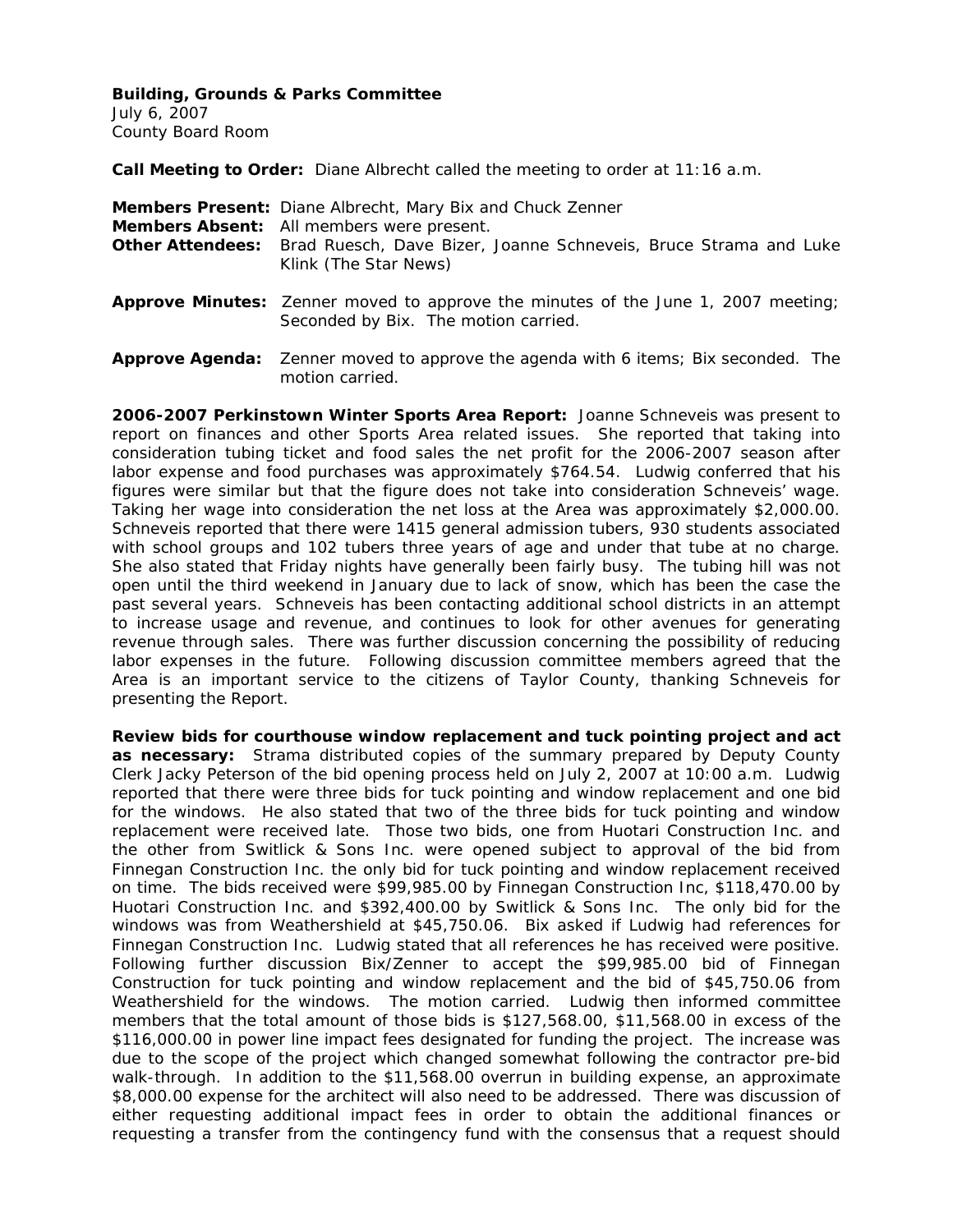be made to the Finance Committee for a transfer from the Contingency Fund in the amount the actual cost will exceed the original \$116,000.00 approved by the County Board. Strama was directed to place the request on the July 12, 2007 Finance Committee agenda. Ludwig will attend the meeting to present the request.

**Maintenance Report.** Ludwig gave a verbal report on maintenance activities which included general park activities. He did note that there will be an asbestos inspection of the boiler system to be replaced at the Federal Building. He felt there may be some asbestos on the pipe joints, but it should not be a problem. He also reported that the paving project has been completed at the fairgrounds. According to Ludwig the Farmer's Market seems to be flourishing.

**Next Committee Meeting:** The next meeting of the Building, Grounds & Parks Committee will be August 10, 2007 at 11:00 a.m.

**Adjournment:** With no further business, Zenner moved to adjourn the meeting; Bix seconded. The motion carried. The meeting was adjourned at 12:09 p.m.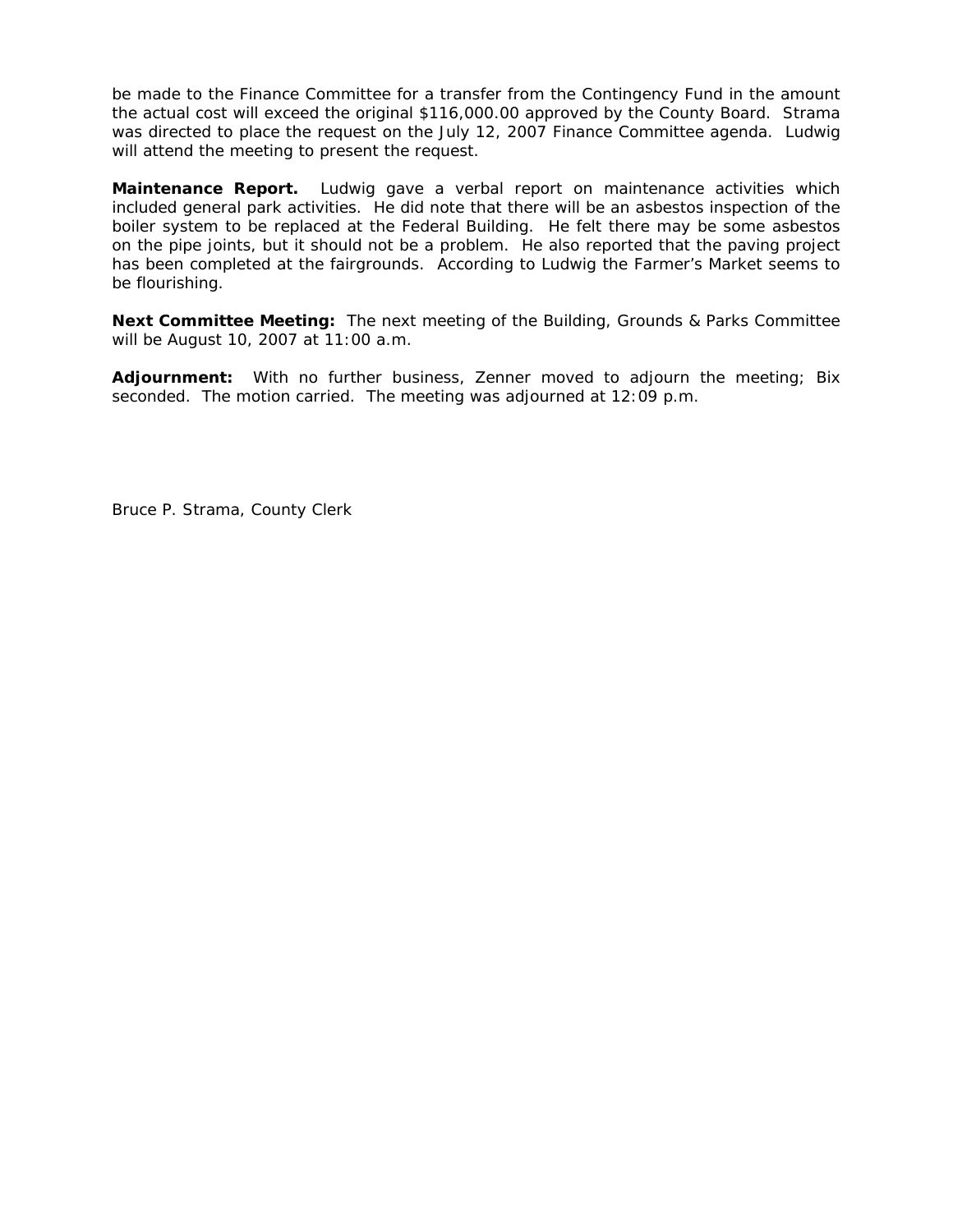June 1, 2007 County Board Room

**Call Meeting to Order:** Diane Albrecht called the meeting to order at 11:00 a.m.

The motion carried.

| Members Present: Diane Albrecht, Mary Bix; Chuck Zenner arrived at 11:05 a.m.<br><b>Members Absent:</b> All members were present.<br><b>Other Attendees:</b> Jeff Ludwig, Charlotte Bolz, Bruce Strama and Luke Klink (The Star<br>News) |
|------------------------------------------------------------------------------------------------------------------------------------------------------------------------------------------------------------------------------------------|
| <b>Approve Minutes:</b> Bix moved to approve the minutes of the March 30, 2007 meeting;<br>Seconded by Albrecht. The motion carried.                                                                                                     |
| <b>Approve Agenda:</b> Bix moved to approve the agenda with 10 items; Albrecht seconded.                                                                                                                                                 |

**Review county building rental policy and act if necessary.** Charlotte bolz, member of the Chiquamegon Bird Club was present to express concern over the charge for use of the Community Center for their meetings. She stated that they had not been charged prior to the updating of the rental policy effective in January of 2007. She requested that as the Club is a non-profit organization that they be allowed to use the building at no charge. Ludwig reviewed the reasoning which prompted the charge for all users and felt that there are many non-profit organizations that do good things in the county but that the policy must be consistant with all groups or organizations using county facilities. The committtee members discussed the policy further and ageeing with ludwig declined changing the policy to allow any club, organization or individual to use county facilities at no or a lesser charge. Mrs. Bolz thanked members for consideration and stated that she understood their decision.

**Discuss and act on bidding of courthouse window & tuck point project.** Ludwig informed committee members that he has received and reviewed a draft of guidelines for bidding of the courthouse project prepared by Mudrovich architects. A copy was reviewed by members and following discussion, Zenner/Bix to approve beginning the bidding process.

**Discuss and act on a 2007 Maintenance Department proposed projects.** Ludwig reviewed the list of proposed projects which included Approximately \$2,000 for paving isles in the livestock barn at the fairgrounds; \$8,130 for replacement of the current airconditioning system for the east-side offices and county board room on the third floor; \$16,570 for installation of an 800 gallon hot water heater and necessary plumbing which would be used in summer months to heat the potable hot water in the courthouse which at present is heated using the main boiler system and is very inefficient; \$45,000 for repacement of the two boilers that currently heat the the federal building which have been repaired by welding rusted areas and are also very inefficient; \$16,000 for shingling a portion of the roof at the education center that was previously shingled in 1980 to include related soffet work. Ludwig noted that replacing the two boilers at the federal building and the installation of the water heater at the courthouse will be so cost efficient that the savings will pay for the projects in an estimated seven to nine years. Bix following a tour of the fairgrounds with a fairboard member asked that if there is sufficient funding in the fairgrounds budget that Ludwig consider upgrading the water system that supplies water to the livestock area as usage is great and there is insufficient water pressure for those users. Following further discussion Zenner/Bix to approve the projects as submitted. The motion carried.

**Approve HVAC service contract.** Ludwig reported that the cost of the HVAC service contract with Complete Control Inc. has increased by 3% to \$13,101.00 and requested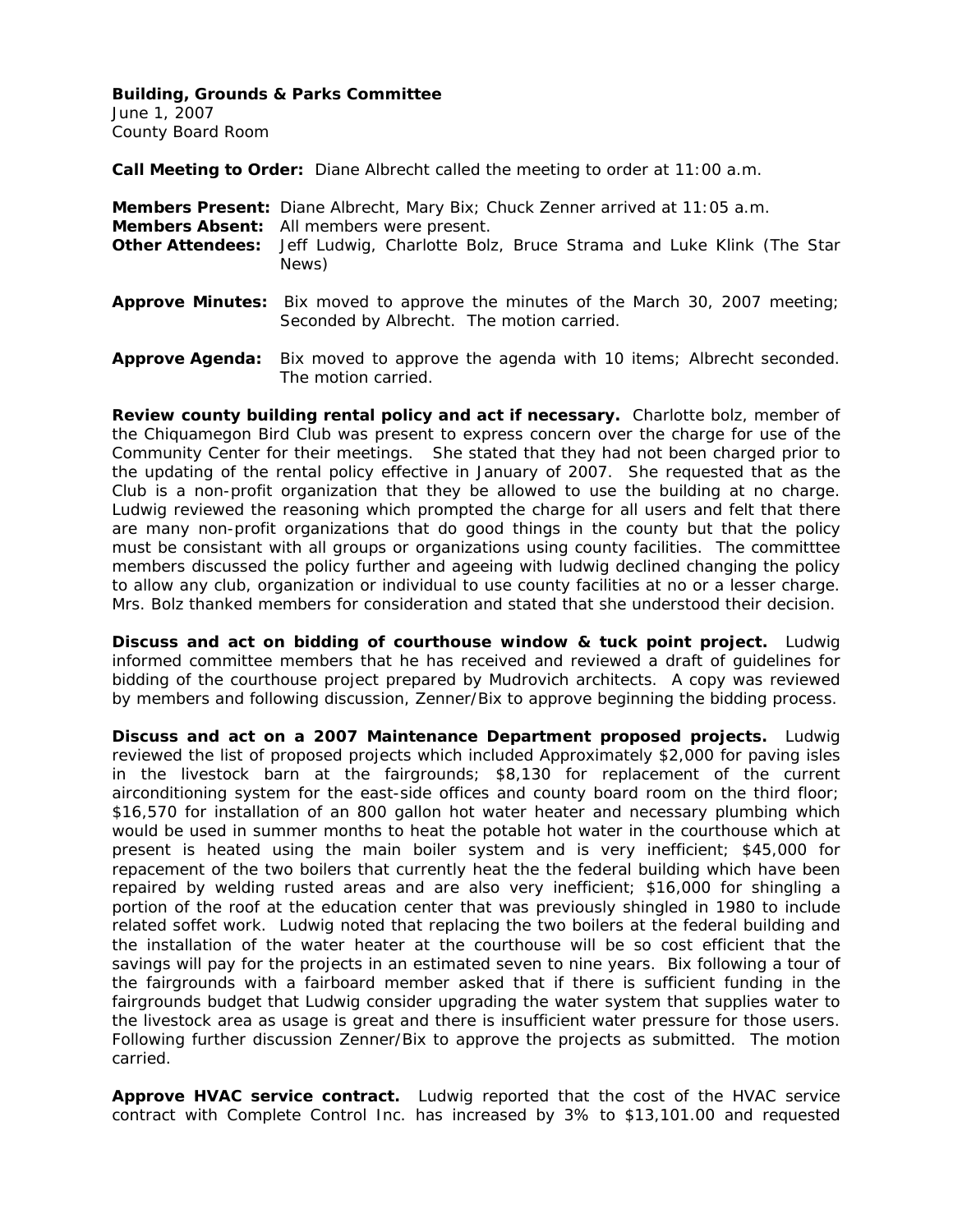approval. Zenner/Bix to approve the \$13,101.00 service contract with Complete Control Inc. The motion carried.

**Maintenance Report.** Ludwig distributed copies of the report and reviewed it with committee members.

**The committee went into closed session at 12:20 p.m. pursuant to Wis. Stats. 1985(1)(c) for the purpose of evaluating the maintenance director on a motion by Zenner and second by Bix.** 

**Zenner/Bix to reconvene into open session at 12:28 p.m. pursuant to Wis. Stats. 1983 to act on mattrers discussed in closed session.** Bix/Zenner to approve evaluation of the maintenance director as prepared in closed session. The motion carried.

**Next Committee Meeting:** The next meeting of the Building, Grounds & Parks Committee will be June 29, 2007 at 11:00 a.m.

**Adjournment:** With no further business, Bix moved to adjourn the meeting; Zenner seconded. The motion carried. The meeting was adjourned at 12:33 p.m.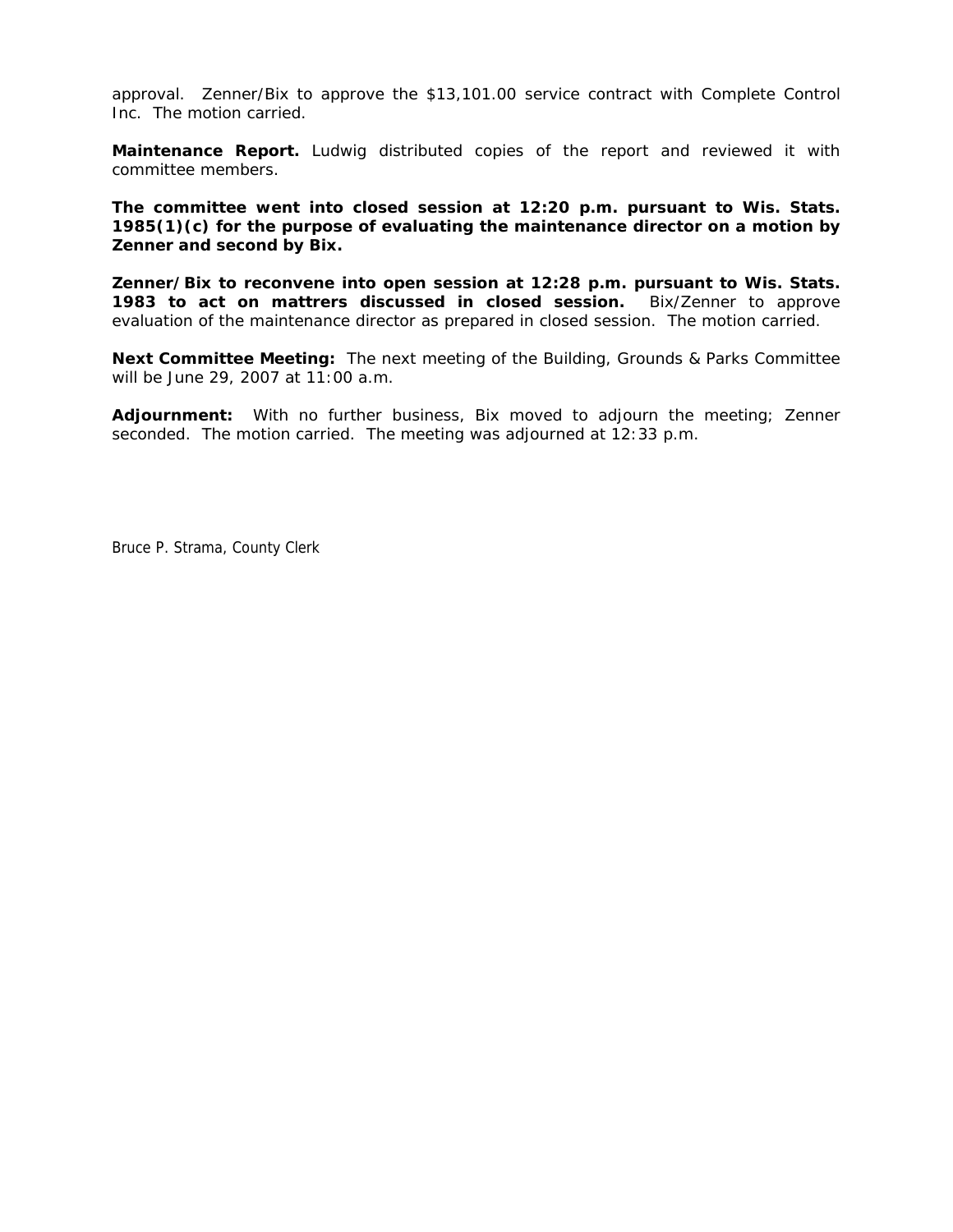# **BUILDING, GROUNDS & PARKS COMMITTEE March 30, 2007**

Chairperson Diane Albrecht called the meeting to order on Friday, March 30, 2007 at 11:00 a.m. Committee member Chuck Zenner was present along with Jeff Ludwig, Arlen Albrecht, Sharon and Erin Junger, Bruce Strama. Committee member Mary Bix arrived at 11:13 a.m. with Luke Klink (The Star News) arriving at 11:22 a.m.

**Approve the minutes of the January 4, 2007 meeting.** Zenner/Albrecht to approve the minutes of the previous meeting. The motion carried.

**Approve the Agenda.** Zenner/Albrecht to approve the agenda. The motion carried.

**Discuss and act on a resolution approving use of power line impact fees to aid in the funding of the proposed reader-board sign at the HWY-64 and HWY-13 intersection**. Strama noted that though the concept was approved at the previous meeting that he wanted approval of the resolution as worded. Zenner/Albrecht to approve the Resolution as written. The motion carried.

**Discuss and act on Farmer's Market related issues.** Arlen Albrecht introduced Sharon Junger and review the progress in developing guidelines and rules for participation. The Medford Farmers Market has adopted the rules suggested by the Building, Grounds & Parks Committee at a prior meeting, therefore there was no action necessary. Safety issues were discussed along with use of the area in front of the Multipurpose Building during the Taylor County Fair. Chuck Zenner will forward the discussion of use during the Fair to the Fair Board and relay that information to the Medford Farmers Market group.

**Discuss and act on bidding process related to Courthouse project.** Jeff Ludwig reported that he had contacted and architect and has received a quote for assistance in correctly bidding out the project. He stated that he does not feel comfortable bidding the project. The quote for assistance in bidding out the project was originally \$8,500.00 but Ludwig felt there was no need for on the job inspections. He felt he and the Department are capable of assuring proper installation. The architect agreed to reduce the cost by \$1,300.00 if the Maintenance Department inspects for proper installation. Bix/Zenner to approve contracting with an architect for up to \$7,200.00 for assistance in the bidding process for the window replacement project in the Courthouse. The motion carried.

**Discuss and act on a resolution approving use of impact fees as a match for Miller Dam Project.** Strama noted that he had been directed to have a resolution drafted following guidelines discussed at a prior meeting and wanted approval of the resolution as drafted. Bix/Zenner to approve submission of the resolution to the full County Board as drafted. The motion carried.

**Maintenance Report.** Ludwig distributed copies of the maintenance report and reviewed the Report with the committee.

**Set next Building and Grounds meeting date.** The next meeting date was set for April 27, 2007 at 10:00 a.m.

Bix/Zenner to adjourn the meeting at 11:51 a.m. The motion carried.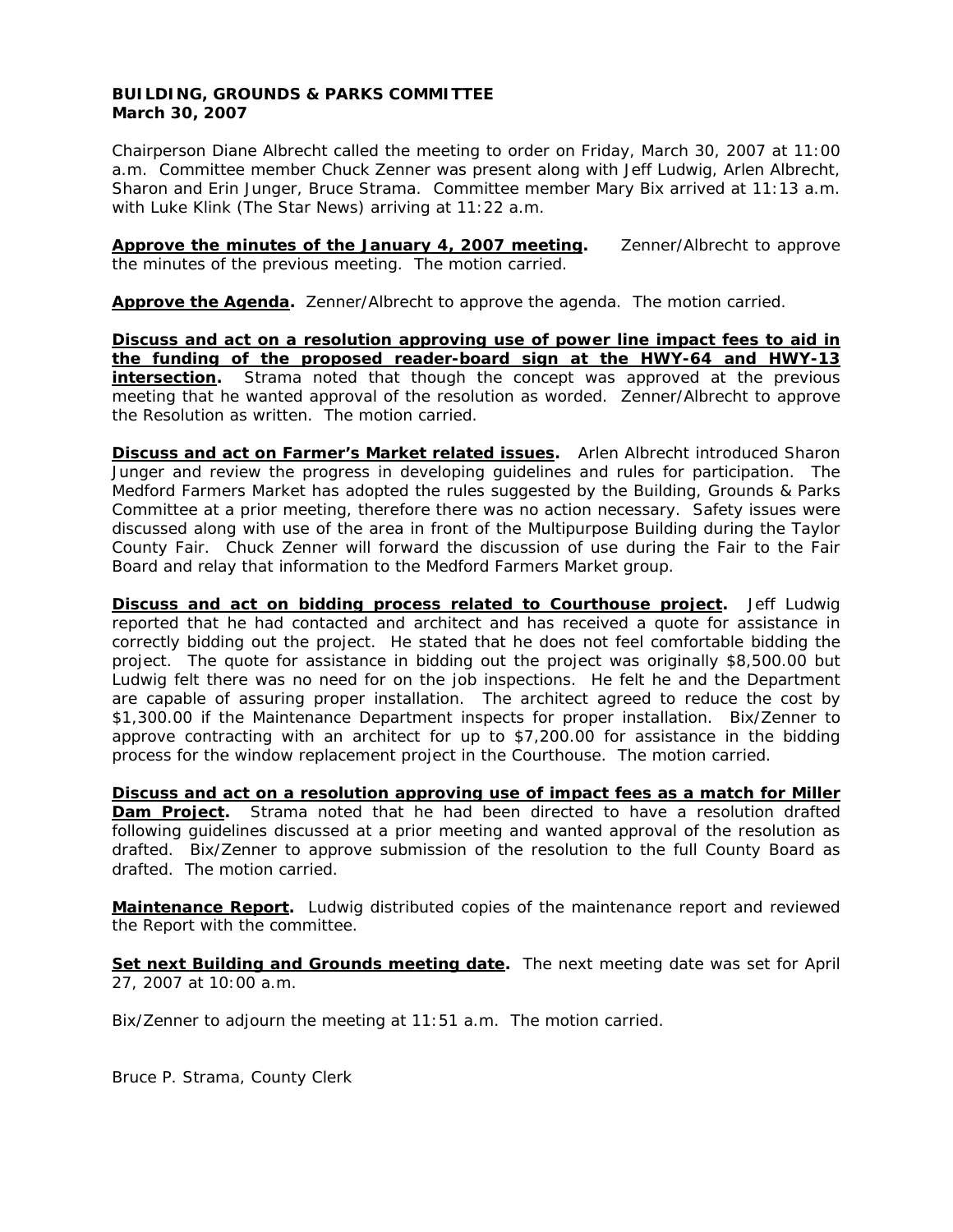# **BUILDING, GROUNDS & PARKS COMMITTEE January 4, 2007**

Chairperson Diane Albrecht called the meeting to order on Thursday, January 4, 2007 at 10:00 a.m. Committee members Mary Bix and Chuck Zenner were present along with Lester Lewis, Jeff Ludwig, Brad Ruesch, Arlen Albrecht, Paul Webb, Bruce Strama and Luke Klink (The Star News).

**Approve the minutes of the December 7, 2006 meeting.** Zenner/Albrecht to approve the minutes of the previous meeting. The motion carried.

**Approve the Agenda.** Zenner/Albrecht to approve the agenda. The motion carried.

**Discuss and act on request by Forestry Department to submit a grant for improvements at the Miller Dam Pavilion.** Brad Ruesch has been working with the Miller Dam Lake Association in relation to expanding and improving the pavilion at the Miller Dam County Park. He reported that he has prepared a grant request for a 50% funding match from the Parks Development Program. The total estimated cost of the expansion is approximately \$24,300.00 of which \$12,150.00 would be paid through the grant if approved. Ruesch noted that the Jeff Ludwig will need to sign the grant application as he is the Parks Department Head. Ruesch has secured the necessary zoning permit for the proposed project. The Lake Association has also requested funding from the power line impact fees for the same project. There was extended discussion of the funding for the project as the Lake Association had previously intended to fund the project totally. Ruesch stated that since that time the Lake Association has initiated an additional project at Miller Dam which they have also requested power line impact fees for, which is Placement of an aerator with and estimated cost of approximately \$12,300.00. Lester Lewis and Ruesch felt that support of the Lake Association should be appreciated and that profits of the Association are invested back into the area as improvements. They also felt that the power line impact fees were initially earmarked for projects like those proposed by the Lake Association. When questioned about the need for expansion of the pavilion Ruesch felt it was warranted due to the extensive use of the area. Strama stated that the Building & Grounds committee does not know whether the request for impact fees will be approved so it would be difficult to guarantee any additional funding if the grant is approved. Ruesch stated that the grant if approved does not have to be accepted in the case that the matching 50% is not available, but declining the grant would not be a good idea. Committee members questioned whether the Lake Association would be able to provide the match if a request for impact fees is declined. Following further discussion, there was a Zenner/Bix motion to approve submission of the grant request for 50 % of the \$24,300.00 estimated cost of the Miller Dam Pavilion expansion, along with the submission of a request to the Finance Committee for the other 50% from impact fees. The motion carried. Ruesch was also directed to find out how much the Lake Association is willing to put forth toward the project, which would be deducted from the impact fee portion.

**Discuss and act on power line impact fee request for reader-board sign at the HWY -64 and HWY-13 intersection.** Arlen Albrecht and Paul Webb were present to request that the Building & Grounds Committee join the Tourism Committee in requesting \$14,170.00 of power line impact fee funding for a reader-board which would be placed at the HWY-13 & 64 intersection. Arlen and Paul felt that it would reduce the clutter currently present at the intersection while promoting tourism within the county and be a highly visible directory of buildings located at the fairgrounds. It was noted that the Building & Grounds Committee has discussed on several occasions the issue of clutter at that intersection along with the possible danger involved with individuals driving steaks into the ground where so many power lines are located. Following further discussion Bix/Zenner motioned to approve submitting a request for power line impact fees for construction of a reader-board sign